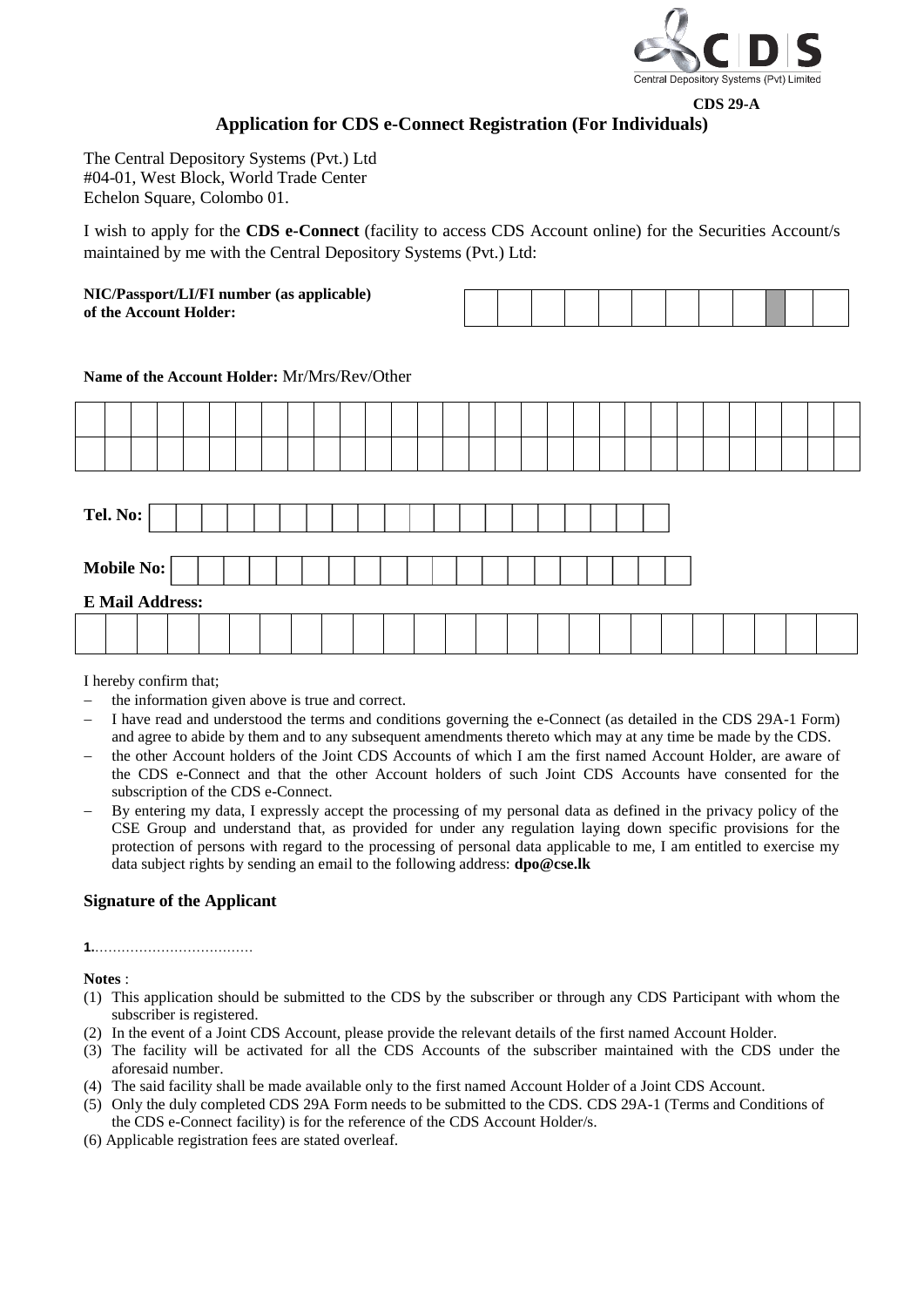

|                                                                                      | CDS 29-A                |
|--------------------------------------------------------------------------------------|-------------------------|
| FOR PARTICIPANT USE ONLY:                                                            | <b>FOR CDS USE ONLY</b> |
|                                                                                      |                         |
| Signature verified and operating instructions complied                               |                         |
| with the Mandate. (Change of operating instructions<br>will be notified to the CDS.) | CREATED BY:  DATE       |
| CDS Participant Rubber Stamp & Authorized                                            |                         |
| Signature                                                                            | AUTHORISED BY:          |
|                                                                                      |                         |
|                                                                                      |                         |

| <b>Client Category</b>               | <b>Standard</b><br>Registration<br>Fee $(Rs.)$ | Annual<br>Subscription<br>Fee (Rs.) |
|--------------------------------------|------------------------------------------------|-------------------------------------|
| Individual account holders - Local   | 2,600                                          | 1,300                               |
| Individual account holders – Foreign | 4.200                                          | 2,100                               |

# **Registration fees can be paid to the following bank account numbers or directly to the CDS counter.**

- Sampath Bank account number: 0029 3000 3150
- Bank of Ceylon account number: 00 7005 5852
- Commercial Bank account number: 0014 1607 1101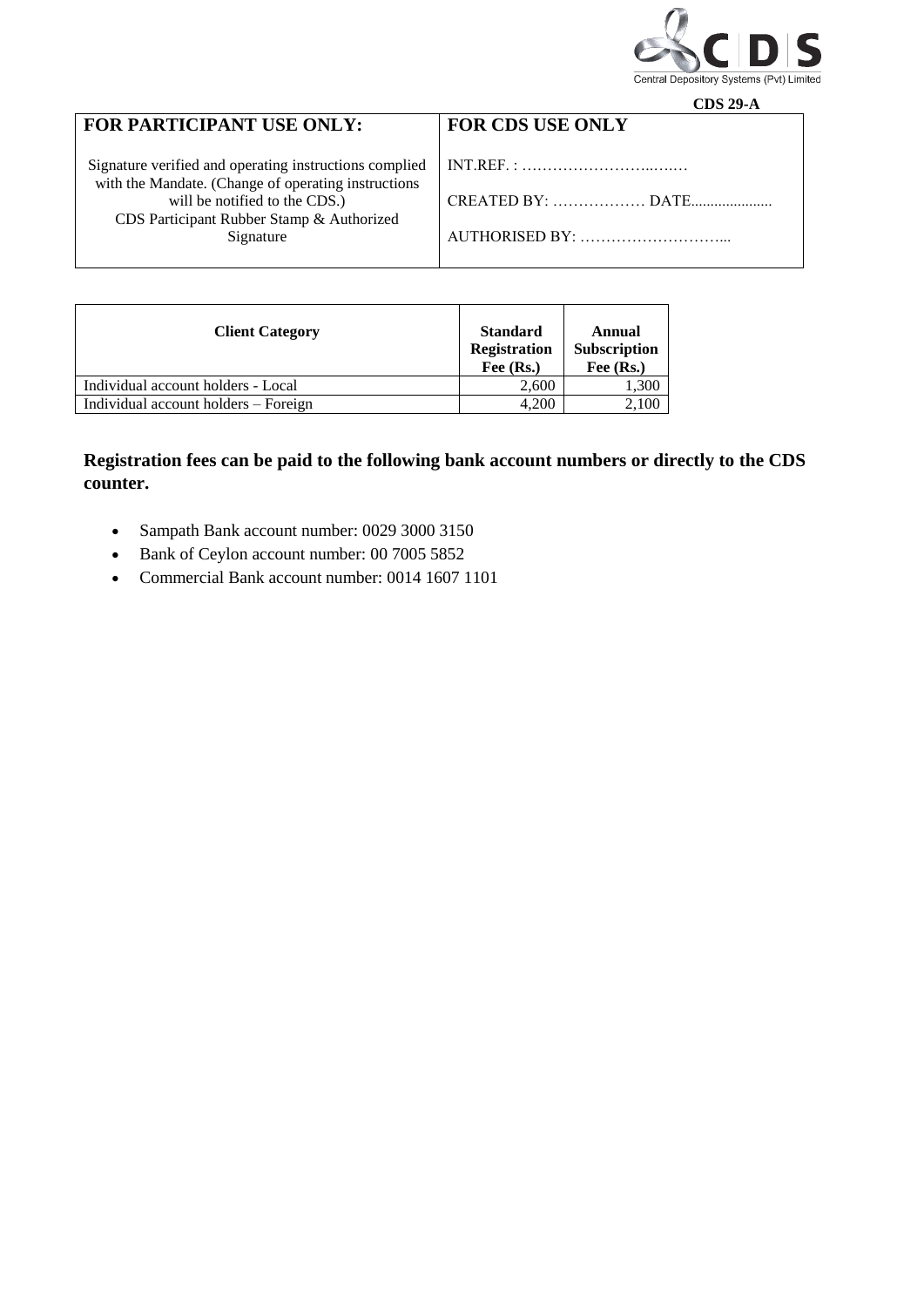

#### **CDS 29A-1**

### **TERMS AND CONDITIONS APPLICABLE FOR THE USE OF E-CONNECT OF THE CENTRAL DEPOSITORY SYSTEMS (PVT) LTD (CDS)**

**Terms and Conditions governing the rights and obligations of the parties to the e-Connect facility of the CDS are set out herein. Prior to registering for the CDS e-Connect facility by submitting CDS forms 29-A or 29-B to the CDS through a registered CDS Participant the account holder(s) should fully read and understand the following terms and conditions.**

#### 1. **Definitions** :

In this document, the following words and phrases shall, unless the context otherwise requires, have the following meanings:

- The CDS: means the Central Depository Systems Private Limited, a fully owned subsidiary of the Colombo Stock Exchange.
- Account Holder: means a person who maintains a demat securities account in the CDS through a CDS Participant.
- e-Connect: means the internet based facility established by the CDS to enable its account holders to view the securities held in their demat accounts together with their transactions and monthly statements.
- Subscriber: means an account holder who has registered as a user of the e-Connect facility.

# 2. **Minimum Hardware & Software configurations**  Client e-Connect will be responsive for mobile browsing for devices which has a screen resolution of 4.1 or more.

The e-Connect will be responsive for the following browsing platforms;

- Mozilla Firefox 33 or newer [Windows, Linux]
- Internet Explorer 10 or newer [11 or newer recommended] [Windows]
- Safari 8 or newer [Mac]
- Opera 25 or newer [Windows, Android]
- Google Chrome 38 or newer [Windows, Android]

In order to use the Service, your Access Device must meet the minimum specifications mentioned below.

- Internet Access: You will need a currently supported internet browser tool as mentioned above and a currently supported version of Adobe Acrobat Reader.
- Cookies and JavaScript must be enabled in the browser options.
- Adobe Acrobat Reader: You can download the Adobe Acrobat Reader free of charge at www.adobe.com

The CDS will from time to time advice regarding the Internet Software (such as browser) required for using the e-Connect by account holders if the change will adversely affect your ability to access, receive and retain documents, eStatements, disclosures and legal notices. There will be no obligation on the CDS to support all versions of the Internet Software.

# 3. **Application & Registration Procedure**

Application forms can be downloaded from the website of the CDS <www.cds.lk> or obtained directly from the CDS Participants. The e-Connect facility will be available only for account holders with a valid e-mail address, since the e-mail address of the account holder shall be used as the 'user name' to sign in, to the e-Connect portal. (All standard e-mail address validations will be enforced against this field).

The account holders of the CDS can register for the e-Connect facility through submitting a duly completed CDS Form 29 (as applicable), to the CDS through the CDS Participant and upon paying the initial subscription fee. The applicable subscription fee shall be deposited in the Bank account numbers provided on the CDS Form. Alternately, the client shall make the payment to the CDS counter and submit the duly completed CDS Forms (as applicable) to the CDS. The CDS account holders, who have subscribed for the e-Connect facility, are required to send the original Customer's Copy of the Deposit Slip to provide proof of the payment to the bank. If an account holder has paid the subscription fee to the CDS bank account through electronic means, he/she will have to provide a screen shot of the payment confirmation. Upon verifying the payments, the CDS will register the client for e-Connect facility.

Subsequently, a password will be sent to the registered correspondence address of the account holder available in the CDS system. In the event of a joint account, the password will be sent to the registered correspondence address of the first named holder available in the CDS system.

The submission of the application to the CDS Participant does not automatically imply that the e-Connect facility has been activated in respect of such account holder. The CDS will be entitled, at its sole discretion to either accept or reject an application received from an account holder through a CDS Participant.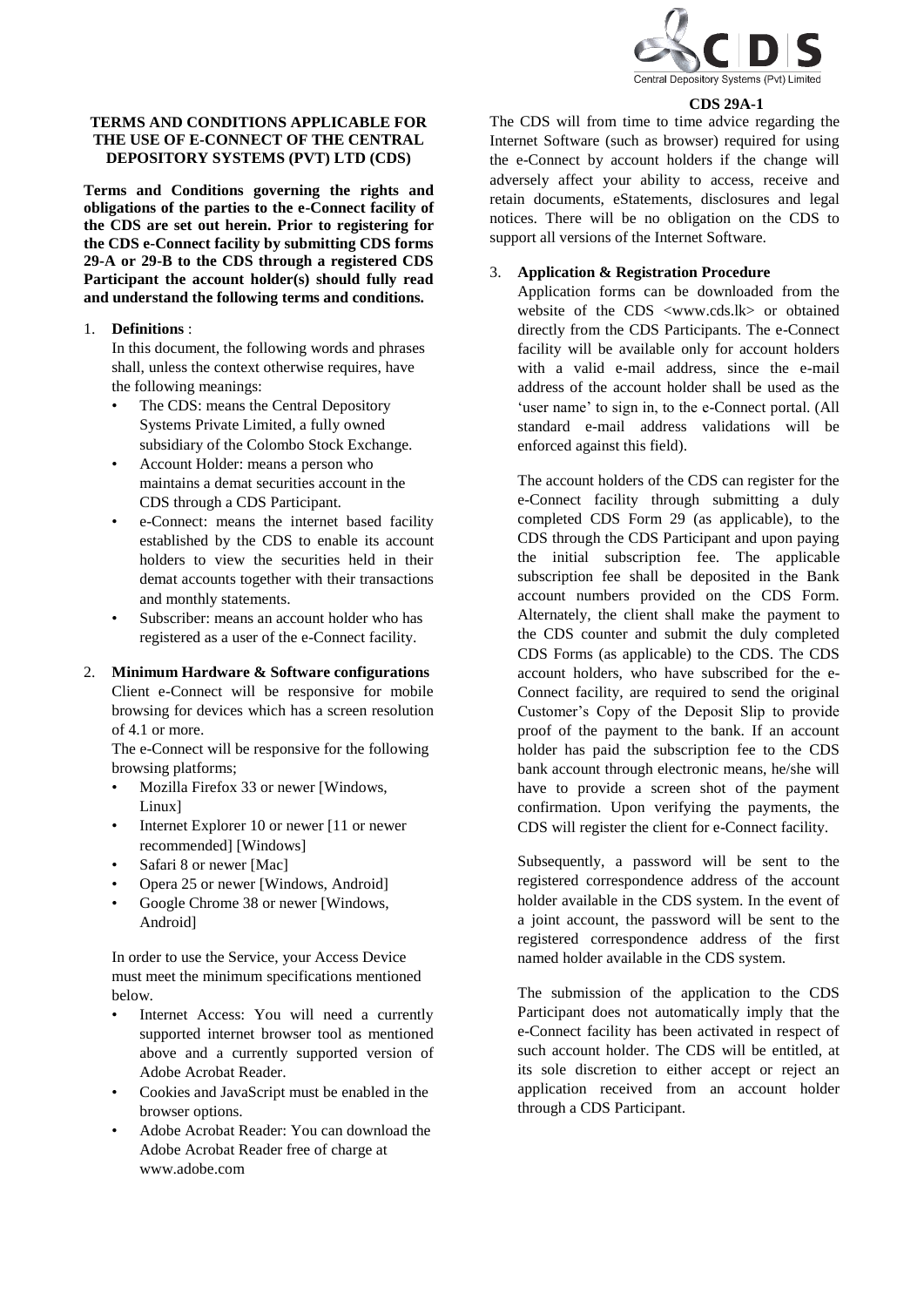

#### **CDS 29A-1**

4. **Mailing Address** :

All correspondence will sent to the registered correspondence address of the account holder available in the CDS system.

#### 5. **E-mail Correspondence** :

All e-mail correspondence related to the CDS client e-Connect will be sent to the client's e-mail address used as the user name to sign in to e-Connect portal.

The account holder shall acknowledge that you have been advised and understand the risks of using conventional e-mail with respect to the communication of information regarding the service and that we are unable to guarantee the authenticity, privacy or accuracy of information received or sent by e-mail or to monitor the authorization of persons using your e-mail address to send or receive information.

#### 6. **Monthly Statements :**

Monthly statements of the client will be uploaded to the e-Connect from the end of the particular month, during which the account holder was registered for the e-Connect facility.

For CDS account holders who have not renewed the registration for the e-Connect facility, the statements will be sent;

- via e-mail, in the event the CDS account holder has previously registered for the e-Statement facility. If the account holders have registered for the e-statement facility and the e-Connect facility under two different e-mails, the e-statements will be sent to the e-mail address registered for the e-statement facility; or,
- through post to the registered correspondence address available in the CDS system from the date of expiry of the facility.

# 7. **Liability** :

The CDS shall under no circumstances be liable to the account holder;

- for any transactions executed based on the information available at the e-Connect and the client hereby undertakes to fully indemnify and hold the CDS harmless against any action, suit, proceeding initiated against it or any loss, cost or damage incurred by it as a result thereof.
- if the access is not available in the desired manner for reasons including but not limited to natural calamities, legal restraints, faults in the telecommunication network or network failure

or any other reason beyond the control of the CDS.

for damages whatsoever whether such damages are direct, indirect, incidental, consequential and irrespective whether any claim is based on loss of revenue, interruption of business, or any loss of any character or nature.

Illegal or improper use of the CDS client e-Connect by the account holder shall render the account holder liable for payment of financial charges as determined by the CDS and may result in suspension of the access to the e-Connect.

#### 8. **Disclosure of Personal Information :**

The account holder agrees that the CDS may hold and process his/her personal information on computer or otherwise in connection with the e-Connect as well as for statistical analysis. The account holder also agrees that the CDS may disclose such information in strict confidence, in accordance with the CDS Rules.

# 9. **Proprietary Rights :**

The account holder acknowledges that the software underlying the e-Connect is the legal property of the CDS. The permission given by the CDS to access the CDS e-Connect will not convey any proprietary or ownership rights in the above software. The account holder shall not attempt to modify, translate, disassemble, decompile or reverse engineer the software underlying the e-Connect or create any derivative product based on the software.

#### 10. **Safeguard :**

Account holders, who have subscribed for the e-Connect facility, shall;

- commit the password to memory and not record it any form including written or electronic.
- keep the password confidential and do not reveal the same to a third party.
- not let an unauthorized person to have access to devices or leave them unattended while logged in to the e-Connect.

The CDS is not responsible for any malicious programs including computer virus, problems or malfunctions resulting from a malicious application, or related problems that may be associated with accessing the internet or the service. We recommend that you routinely update your virus guard software, apply all security patches for your operating system and install a host firewall on your Access Device.